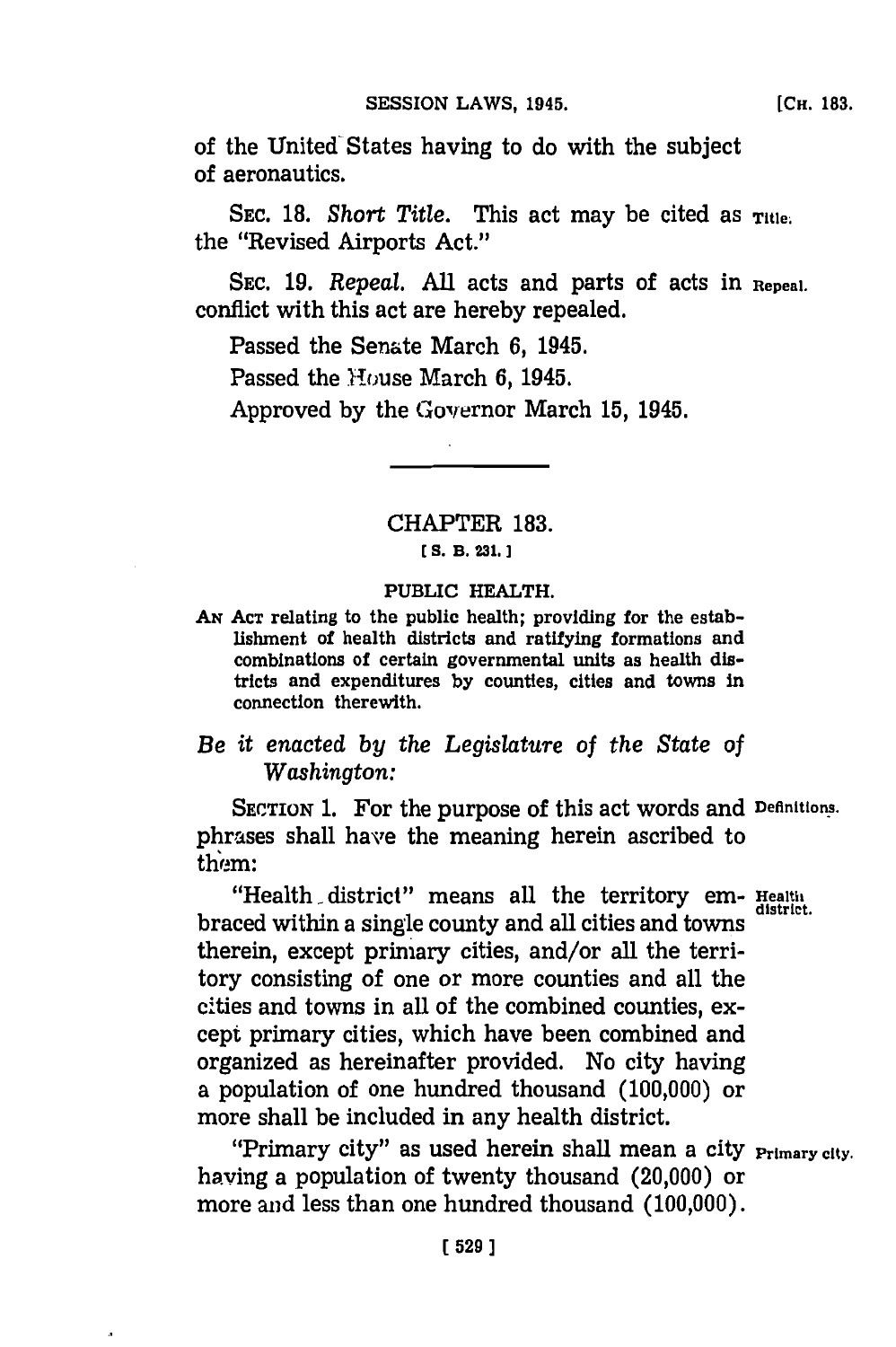**SESSION LAWS, 1945.** 

**Joint county SEC.** 2. Health districts consisting of two (2) or more counties may be created whenever two  $(2)$ or more boards of county commissioners shall **by** resolution declare their intention to combine for such purpose. Such a district shall consist of all the area of the combined counties including all cities and towns except primary cities. The health board of such a district shall consist of two (2) members of the Board of County Commissioners of each county member, appointed **by** the respective Boards of County Commissioners of each county included in the district, together with members selected **by** cities and towns included in said district, as hereinafter provided.

**Single SEC. 3. A** health district to consist of one **(1)** county only and including all cities and towns therein except primary cities may be created whenever the Board of. County Commissioners of the county shall pass a resolution declaring its intention to organize such a health district under this act. The District Board of Health of such district shall consist of the three **(3)** members of the Board of County Commissioners of the county, together with members selected **by** the cities and towns included in said district, as hereinafter provided.

**City district. SEC.** 4. Whenever a primary city desires to be included in a health district and shall through its legislative authority petition the District Board of Health to be included and the District Board of Health and the city legislative authority agree as to the functions to be performed for the city **by** the health district and the amount of financial contributions to be made **by** the city to the health district such cities shall be included in the health district. Whenever any such city is included within a health district, its Board of Health and its Health Officer shall continue to exercise such powers and duties as are otherwise **by** law vested and imposed upon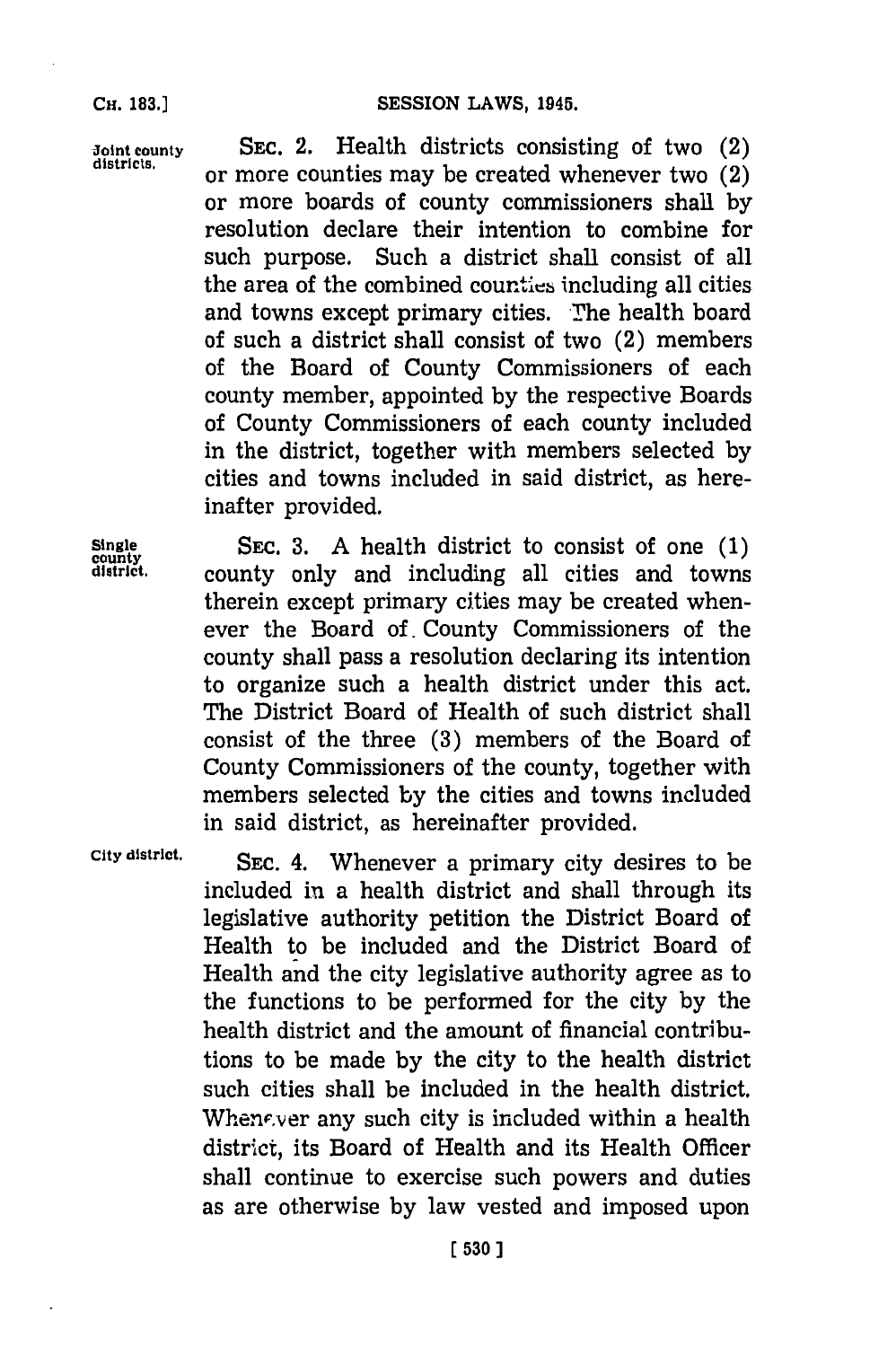them and which are not to be performed and exercised **by** the District Board of Health and District Health Officer under the agreement in which the city is included in the health district.

SEC. 5. Whenever a primary city is included in *City's*<br>a health district it shall be entitled to have two (2) *Health*<br>mealth members on the District Health Board to be se- **Board.** lected **by** the legislative body of the city from among its membership. If only one second, third or fourth class city makes .a financial contribution to the district health fund satisfactory to the board and is included in the health district, each of such cities shall be entitled to one **(1)** member on the board; but where more than one city of any of such classes makes such contribution and is included in the district, all cities of the same class shall **by** joint action of their legislative bodies appoint one (1) member of the district board from among their legislative bodies who shall be the representative of all cities of the same class. **All** appointments shall be made within thirty **(30)** days after the formation of the district. Vacancies on the District Board **Of Vacancies.** Health shall be filled **by** appointment within thirty **(30)** days and made in the same manner as was the original appointment. Representatives on the district board of the various units of the district shall continue at the pleasure of the legislative body of the unit.

**SEC. 6.** The District Board of Health shall con- **District** stitute the Board of Health for all the territory in- **Health.** cluded in the health district, and shall supersede and exercise all the powers and perform all the duties **by** law vested in the County or City or Town Board of Health of any county, city or town included in the health district, except as herein otherwise provided.

SEC. **7.** The District Board of Health shall elect a chairman, and appoint a District Health Officer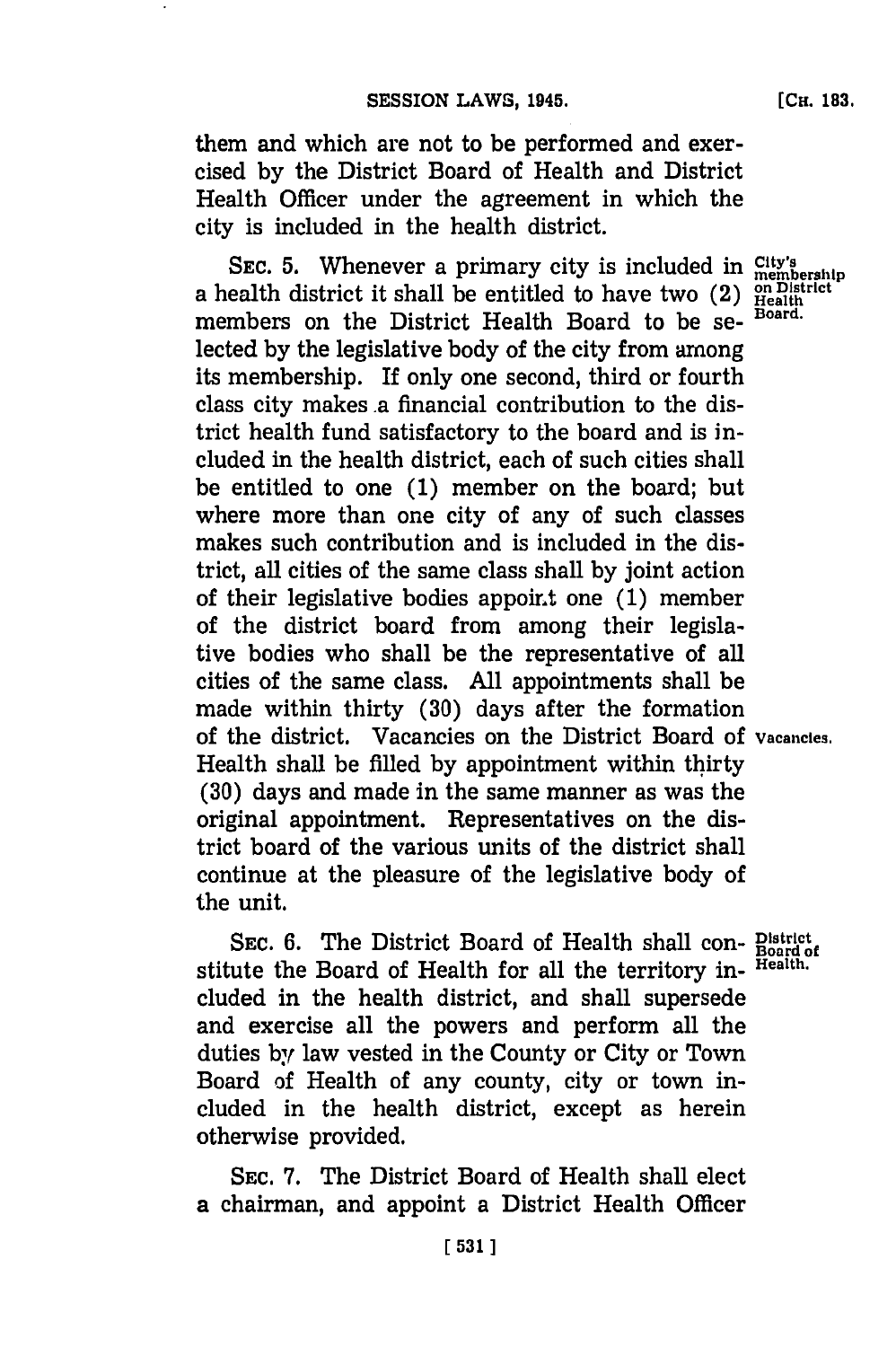## **SESSION LAWS, 1945.**

**CH. 183.]**

**District** who shall be a qualified physician trained and experienced in public health administration, and who shall act as'executive secretary to, and administrative officer for the District Board of Health. He shall also be empowered to employ such technical and other personnel as approved **by** the District Board of Health. The District Health Officer shall be paid such salary and allowed such expenses as shall be determined **by** the District Board of Health. The District Health Officer shall hold office at the pleasure of the Board, and shall not be removed until after notice is given him, and an opportunity for a hearing before the Board as to the reason for his removal.

**District SEC. 8.** Each Health District shall establish a fund to be designated as the "district health fund," in which shall be placed all sums received **by** the district from any. source, and out of which shall be expended all sums disbursed **by** the district. The County Treasurer of the county in the district embracing only one county; or, in a district composed of more than one county the County Treasurer of the county having the largest population shall be the custodian of the fund, and the County Auditor of said county shall keep the record of the receipts and disbursements, and shall draw and the County Treasurer shall honor and pay all warrants, which shall be approved before issuance and payment as directed **by** the Board.

**tions for**<br>expenses.

**Contribu-** Each county, city or town which is included in the district shall contribute such sums towards the expense for maintaining and operating the district as shall be agreed upon between them. Payments into the fund of the district may be made **by** the county or city or town members during the first year of membership in said district from any funds of the respective county, city or town as would otherwise be available for expenditures for health facilities and services, and thereafter the members